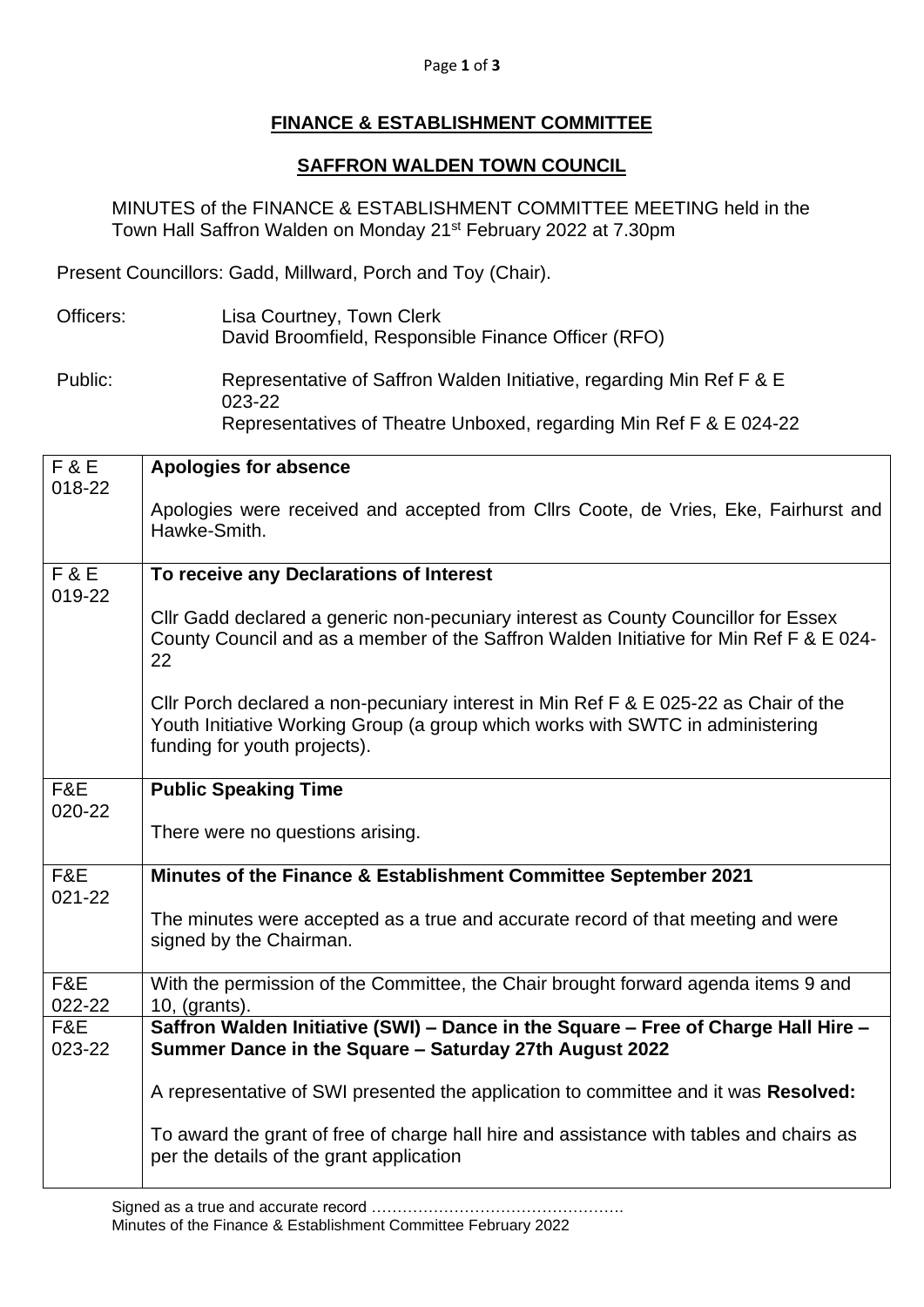| F&E<br>024-22            | Theatre Unboxed CIC - Walden Tales (TBC) Project - £300.00 to cover one<br>professional drama outreach worker -2022 Project                                                                                                                        |  |
|--------------------------|----------------------------------------------------------------------------------------------------------------------------------------------------------------------------------------------------------------------------------------------------|--|
|                          | Two representatives from Theatre Unboxed presented their application to Committee, it                                                                                                                                                              |  |
|                          | was Resolved:                                                                                                                                                                                                                                      |  |
|                          | To award the £300 grant, as per the details of the grant application. Cllr Toy<br>commended the group on their excellent safeguarding policy.                                                                                                      |  |
| F&E                      | <b>Review of SWTC Grant Policy</b>                                                                                                                                                                                                                 |  |
| 025-22                   |                                                                                                                                                                                                                                                    |  |
|                          | Committee received and noted the report, providing guidance and affirmation to the<br><b>Working Group as follows:</b>                                                                                                                             |  |
|                          | (a) That applications should be awarded to groups and not individuals.<br>(b) That the work and funding behind the Youth Partnership Grants should also be<br>considered within the review                                                         |  |
|                          | (c) To review how grants are allocated so that committee(s) can have sight of the<br>bigger picture (ie grants currently awarded by the F & E Committee but youth<br>partnership is administered via the A & S Committee. There wasn't a desire to |  |
|                          | bring all grants under one committee but rather an acknowledgement that both<br>should have oversight of the whole process). The Clerk noted that work was<br>being progressed with the Youth Outreach Project which included the                  |  |
|                          | consideration of a Service Level Agreement                                                                                                                                                                                                         |  |
|                          | (d) New question for grant form could be: what is the percentage of young people<br>supported in your project?                                                                                                                                     |  |
|                          | (e) When considering a funding cap Committee agreed that a cap is required and<br>should be detailed within the application form – perhaps "Ordinary application limit<br>of £500, however we may award in excess of this up to £1,000".           |  |
|                          | (f) The RFO was requested to project the grant balance if all grants awarded in<br>2020/21 had been a maximum of £500 and/or £1,000                                                                                                                |  |
|                          | (g) Committee approved the concept of awarding grants for non-capital costs, which                                                                                                                                                                 |  |
|                          | could include general overheads and operating costs - this should be qualified to<br>note that the overall aims and objectives of the application must be for the direct<br>benefit of SW residents                                                |  |
|                          |                                                                                                                                                                                                                                                    |  |
| F&E<br>026-22            | <b>Citizens Advice Bureau (CAB)</b>                                                                                                                                                                                                                |  |
|                          | Committee noted the report and thanked CAB.                                                                                                                                                                                                        |  |
| F&E                      | <b>Uttlesford Community Travel (UCT)</b>                                                                                                                                                                                                           |  |
| 027-22                   | Committee noted the report and thanked UCT.                                                                                                                                                                                                        |  |
| <b>Financial Matters</b> |                                                                                                                                                                                                                                                    |  |
| F&E                      | Expenditure – to be authorised                                                                                                                                                                                                                     |  |
| 028-22                   | (a) Payment of the accounts received since $17th$ January 2022 were approved.                                                                                                                                                                      |  |